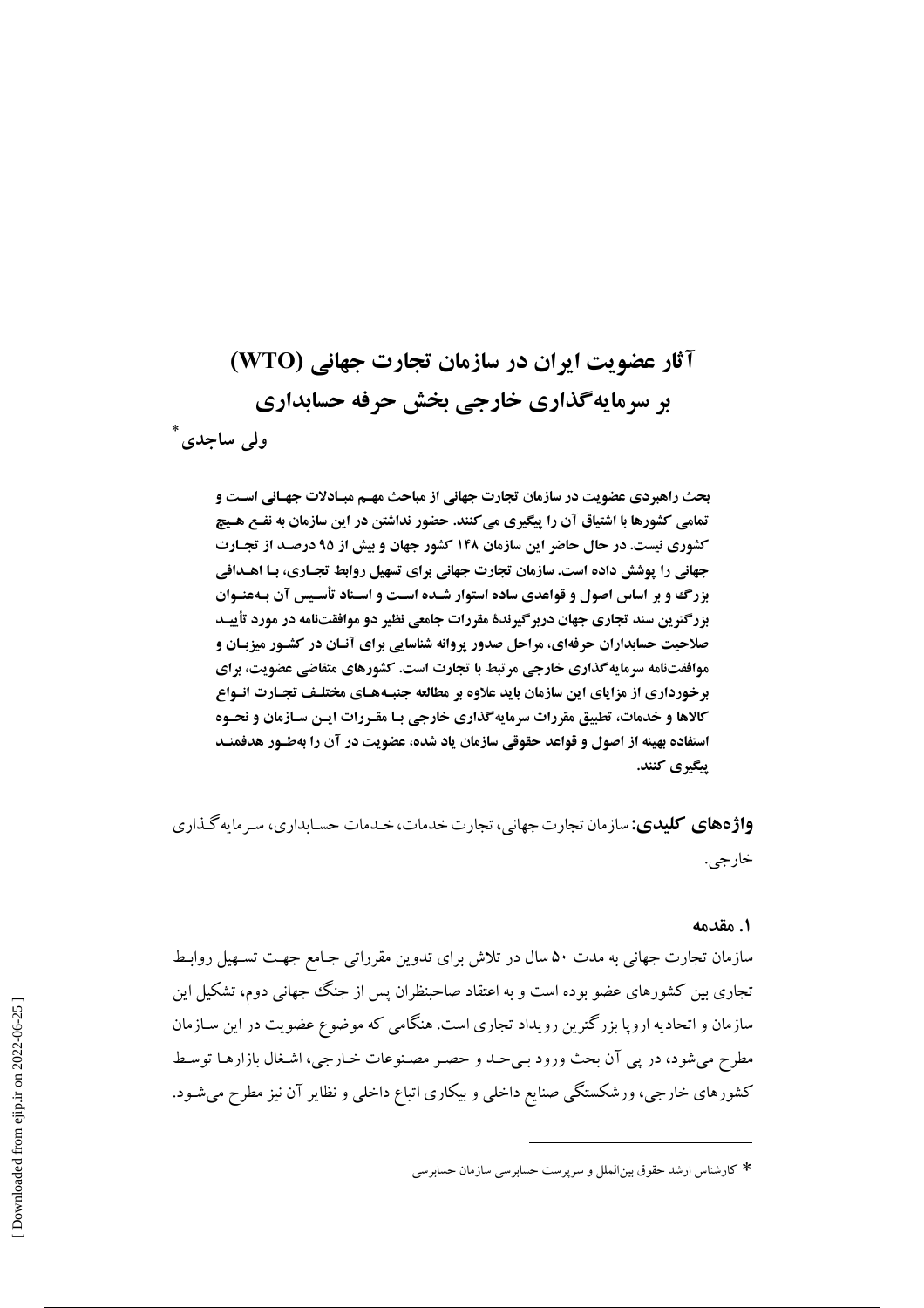محور اصلی بحث در این سازمان در خصوص مبادلات کشورهای عضـو اسـت و دولتهـا بایـد ماننـد اتحادیه در پی حفظ منافع اعضای خود باشند. کشورها میتواننـد بـرای حمایـت از صـنایع داخلـی، حفظ حقوق و منافع اتباع خود، با رعايت اصول و قواعد اين سازمان محدوديتهايي را قائل شوند.

با توجه به ضرورت پیوستن کشـور مـا بـه سـازمان تجـارت جهـانی کـه همـواره مـورد توجـه دولتمردان، سیاستمداران و مراجع دانشگاهی بوده است و برنامه چهارم توسعه اقتصـادی- اجتمـاعی که بر آزادسازی تجارت تأکید دارد، همچنین وجود سـرمایههـای انسـانی جـوان و تحصـیل کـرده و استعدادهای بالقوه در کشور و پذیرش ایران به عنوان عضو ناظر در سـازمان پـاد شـده (از تـاریخ ۲۶ می ۲۰۰۵ برابر با ۵ خـرداد ۱۳۸۴)، ضـرورت دارد ابعـاد مختلـف آن، بـهويـژه وضـع تجـارت انـواع خدمات بررسی شـده و در اختیـار مراجـع تخصصـی قـرار گیـرد تـا بتواننـد بـا اطـلاع از جنبـههـای تخصصی، نظریـات خـود را ارائـه كننـد و در "حرفـه حسـابداري" ٰ نيـز مراجـع دانشـگاهي، سـازمان حسابرسی و جامعه حسـابداران رسـمی ایـران بـا اطـلاع از جایگـاه تجـارت خـدمات حسـابداری و حسابرسی در ایران و جهان، قابلیتهای این رشته را بهتر ارزیابی کنند و علاوه بر توسـعه بـازار داخلـی در راستای عرضه خدمات حسابداری و حسابرسی خارج از مرزهای کشور تلاش کنند.

## ۲. کلیاتی درباره سازمان تجارت جهانی و تجارت خدمات حسابداری 1-2. تشكيل سازمان تجارت جهاني

با وقوع جنگ جهانی اول، بحران و بی ثباتی کشورها موجب تنـزل ارزش پـول آنهـا شـد و کشـورها برای بهبود وضع خود در راستای افزایش تولید ملی، بهبود وضع اقتصادی، ایجـاد اشـتغال و افـزایش صادرات، محدودیتهای وارداتی و کنترل ارزی برقرار می کردند. ۲

بازرگانی در جهان پس از بحران مهم سالهای (۱۹۳۳–۱۹۲۹) تقریباً فلج شده بود. هرج و مرج پولی در سالهای پیش از جنگ جهـانی دوم و وقـوع ایـن جنـگ، کارشناسـان اقتصـادی کشـورهای آمریکاوانگلیس را به این فکر واداشت که ثبات پولی بین کشورها نیازمندیک سازمان پولی بین|لمللی است و کارشناسان این کشورها بهطور مشترک برای بهبود شرایط تـلاش کردنـد و کنفرانسـی بـا حضور ۴۴کشور در "برتن وودز" آمريکا تشکيل شدکه حاصل اين تلاش، تأسيس صندوق بـين|لمللـي پول و بانک ترمیم و توسعه بود و این دو به همراه موافقتنامه عمومی تعرفه و تجارت(گات) بهطـور

۱. در این مقاله "حرفه حسـابداری" برابـر Accountancy در نظـر گرفتـه شـده اسـت و دربرگیرنـده تمـام خـدمات حسـابداری، حسابر سی و دفترداری و سایر خدمات مانند مشاوره مالیاتی است که توسط حسابداران رسمی(Accountant, Auditor)ارائـه مي شود.

۲. مهدی ابراهیمی نژاد، *سازمانهای مالی و یولی بیز المللی*، انتشارات سمت، چاپ اول، ۱۳۸۰، ص ۷۸.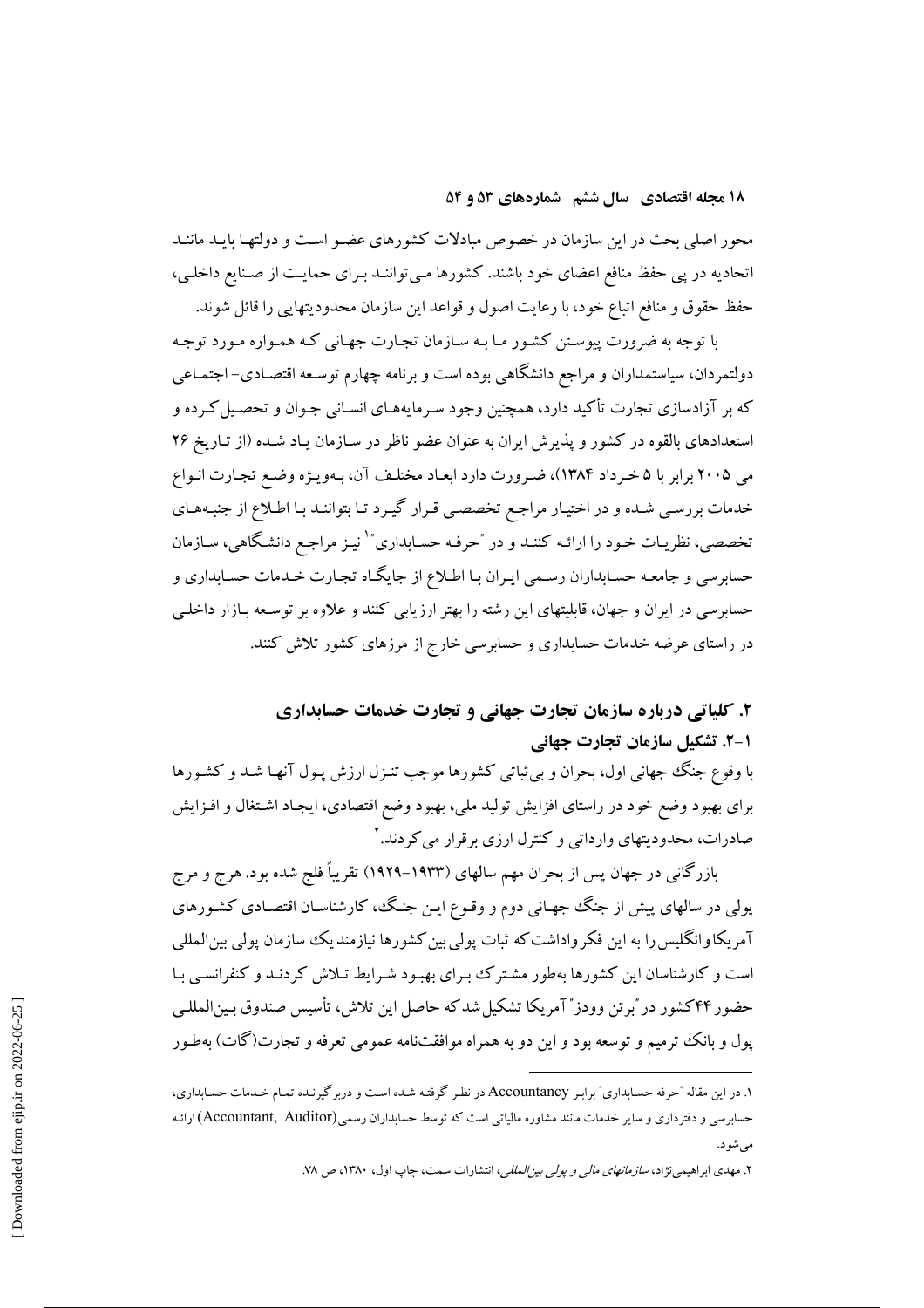آثار عضویت ایران در سازمان تجارت جهانی ... 19

کلی به سیستم برتن وودز معروف شد. در کنفرانس یاد شده، گات ایجاد نشد امـا شـرکت کننـدگان در کنفرانس، ضرورت تشکیل سازمان بازرگانی بین|لملی (ITO) را بهعنوان مکمـل نهادهـای پـولی یاد شده مطرح کردند و در حقیقت امروز پس از گذشت بیش از ۵۰ سال، سـازمان تجـارت جهـانی (WTO) جایگاه ویژهای در ارگانهای سیستم برتن وودز دارد.<sup>۱</sup>

محور اصلی فعالیتهای گات بر اساس تشکیل جلسات بین اعضا و دستیابی به توافقهای دوجانبـه و چندجانبه بین کشورها بوده است و به همین ترتیب جلسات گات (هشت دور مذاکره) از ۱۹۴۷ به بعد در مقاطع زمانی مختلف برگزار شد. دور هشتم (دور اروگوئه) از ۱۹۸۶ آغاز شـد و بـا توجـه بـه وسعت بررسیها و دیدگاههای مطرح شده در آن، تا ۱۹۹۳ به طول انجامیـد و سـرانجام در ایـن سـال سند نهایی این دور از مذاکرات گات به تصویب رسید. ۲

یکی از محورهای اساسی مورد توجه در این دوره، جایگزینی سازمان تجارت جهانی بـه جـای گات بوده است که از ابتدای ۱۹۹۵ بهطور رسمی فعالیت خـود را آغـاز کـرد و تمـامی کشـورهای عضو گات ملزم شدند که در یک دوره انتقالی دوساله به سازمان جدیـد تجـارت جهـانی بییوندنـد و برنامههای لازم برای ادغام در این سازمان را طراحی کنند.

تغییرات اوضاع سیاسی در شکل گیری این سازمان یا کندشدن روند مـذاکرات بـیتأثیر نبـوده است. وجود مباني راهبردي بلوک غرب در برابر بلوک شـرق و اقمـار آن در طـول جنـگ سـرد در دهه (۱۹۶۰–۱۹۵۰) و فضای حاکم ایجاب می کرد که کشورها از ارائه اطلاعـات شـفاف خـودداری کنند. آ اما در دهه پایان قرن بیستم دولتها متوجه شدند که دیگر شرایط تغییـر کـرده اسـت. بـا وجـود فنآوری ارتباطات، قرنطینه اطلاعات دیگر مفهومی ندارد و کشورهای بزرگ ببرای پایـداری خـود راهي به جز پيوستن به اين سازمان را ندارند. بهرغم تضعيف ابرقدرتي نظير اتحـاد جمـاهير شـوروي، قدرتهایی مانند اتحادیه اروپا (EU)، اتحادیه ملتهای جنوب آسیای شرقی (ASEAN) و کشورهای چين و ژاپن به وجود آمده است.

١. همان، ص ٧٩.

۲. اکبر کمیجانی، تحلیلی پیرامون تجارت تجربه عمل پیوستن برخبی از کشورها به سازمان تجارت جهانبی و آثار اقتصادی الحاق ایرا*ن به آن،۱*۳۷۴، صص ۱۳۹ و ۱۴۰.

۳. *نظریه برخورد تمدنها، هانتینگتون و منتقدانش،* ترجمه مجتببی امیـری، مرکـز چـاپ و انتشـارات وزارت خارجـه، چـاپ سـوم، ١٣٨١، ص ١٧.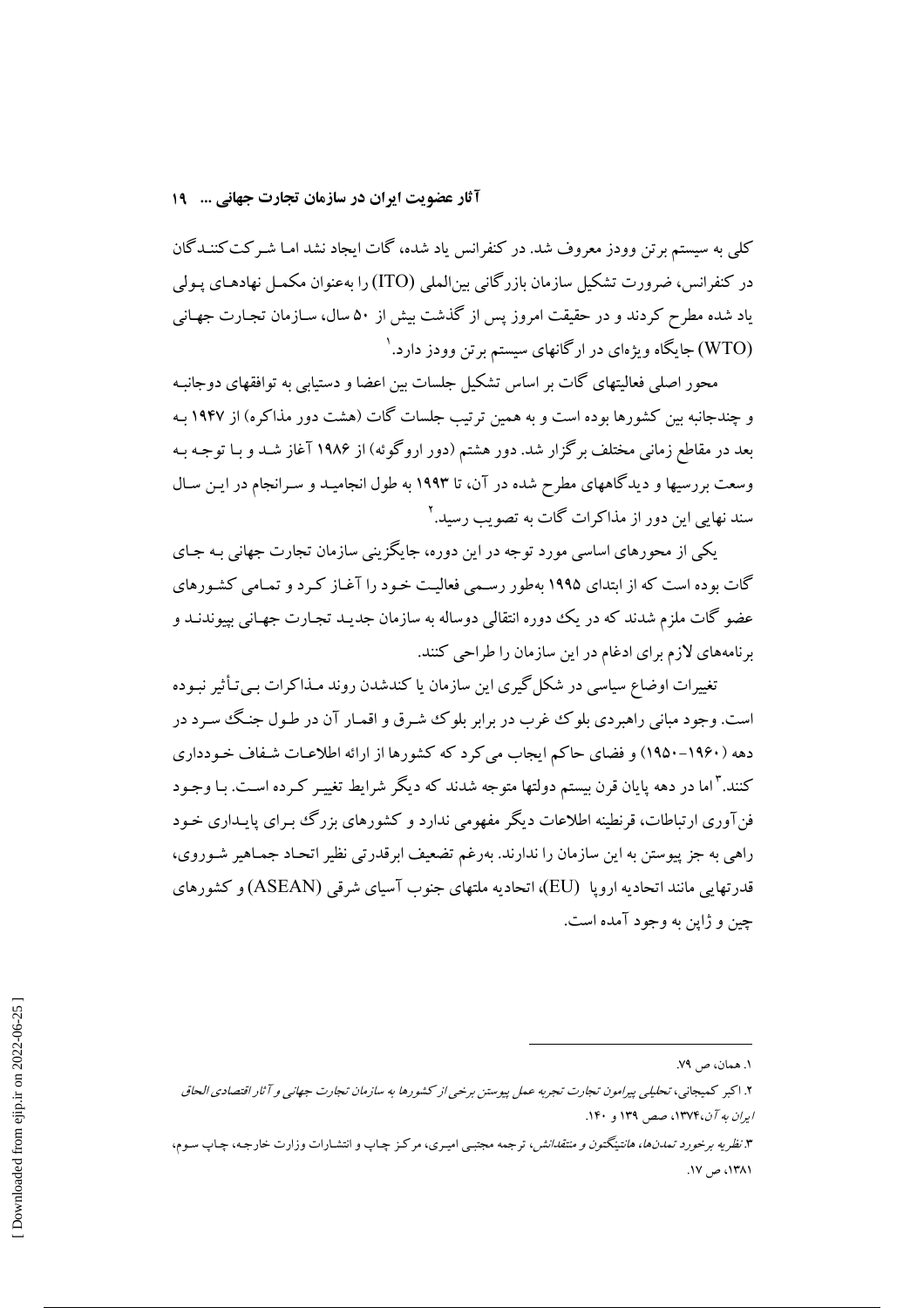۲-۲. تجارت خدمات در عرصه سازمان تجارت جهانی

کشورهای بزرگ مانند آمریکا و انگلستان احساس کردند که دیگر نیاز تجاری آنان فقط به تجـارت کالا و کاهش تعرفهها محدود نمی شود بلکه با وجود شرکتهای عظیم بیمهای، حمل ونقل، ارتباطـات و بانکها، تجارت اهمیت بیشتری دارد. خدمات گاهی غیرقابل مبادلـه تلقـبی مـی شـود امـا در دو دهـه گذشته شاهد تجارت گسترده آن در سطح جهـان بـودهايـم. در سـالهاي ۱۹۷۰ تجـارت خـدمات در کشورهای توسعه یافته به معنای جدید آن در مـورد خـدمات مـالی (بیمـه و بانکـداری)، حمـل ونقـل هـوايي و ارتباطـات راه دور و نظـاير آن شـروع شـد و در كشـورهاي در حـال توسـعه نيـز در حـال گسترش است.'

وقتی آمریکا موضوع تجارت خدمات را در سال ۱۹۸۲ در دستور کار مذاکرات موافقتنامه عمـومي تعرفـه و تجـارت (گـات) قـرار داد بـا بحـث و مخالفـت جـدي حتـي از سـوي كشـورهاي توسعه یافته مواجه شد اما بعضی از آنها ماننـد انگلسـتان بـه دلیـل دارا بـودن نظـام بـانکی گسـترده بـا قرار دادن تجارت خدمات در مذاکرات موافقت کردند. ۲

موافقتنامه عمومی تجارت خدمات ۱۲ بخش و ۱۵۵ زیـربخش را در برمـی گیـرد و کشـورهای متقاضی عضویت، ملزم به پذیرش موافقتنامه عمومی تجارت خدمات (GATS) هستند و خـدمات حسابداری، حسابرسی و دفترداری یکی از زیربخشهای خدمات بازرگانی است.

#### الف- اهداف موافقتنامه عمومي تجارت خدمات

اهداف موافقتنامه عمومی تجارت خدمات مشابه اهداف گات است که در ماده اول (موضوع اصل دول کاملةالوداد) گات آمده است. "هدف آن ارتقاي سطح زندگي مردم از طريـق مناسـبات صـحيح اقتصادی و تجاری میان کشورهای عضو، افـزایش رشـد اقتصـادی تمـام شـرکای تجـاری و توسـعه کشورهای در حال توسعه از طریق گسترش تجارت خدمات است". ٌ بـه دلیـل اینکـه خـدمات نقـش مهمی در رشد تولید ناخالص داخلی کشورها دارد و منبع مهمی برای ایجاد اشتغال است، تجارت

۱. ولی ساجدی، "تجارت خدمات حسابداری و حسابرسی در نظام حقوقی سازمان تجارت جهـانی"، پایـانiامـه کارشناسـی ارشـد، ۱۳۸۲ صص ۹۰ و ۳۶.

۲. احمد یزدان پناه،ک*شورهای در حال توسعه و سازمان تجارت جهان*ی، مؤسسه مطالعات و پژوهش های بازرگانی، ۱۳۷۶، صص ٥٥، ٥۶.

۳. ولمی ساجدی، گچالش۵های حرفه حسابداری در صورت پیوستن ایران به سازمان تجارت جهانی *ً، ماهنامه بررسی۵ای بازرگانی*، شماره ۱۴، ۱۳۸۳.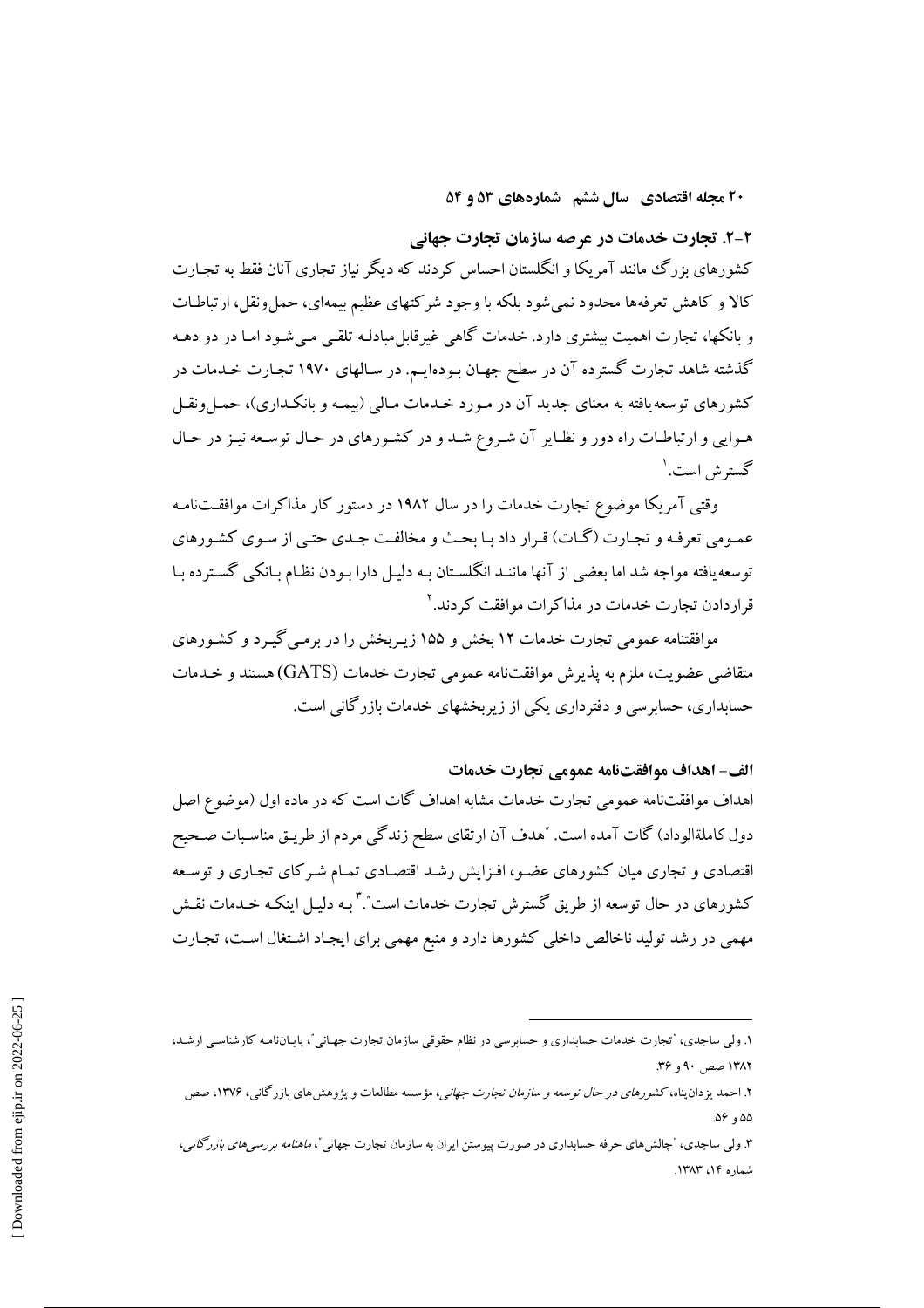آثار عضویت ایران در سازمان تجارت جهانی ... ۲۱

خدمات روز به روز در فراینـد جهـانی تجـارت كـالا آمیختـه اسـت و حتـی بخـش اساسـی تجـارت س الملل را تشکیل می دهد.

تجارت خدمات به سادگی تجارت کالا نیست و با اهـداف سیاسـی کشـورها ارتبـاط نزدیـک دارد. مقررات داخلی و بین المللی مربوط بـه فعالیتهـای خـدماتی بسـیار فراتـر از مقـررات مربـوط بـه تجارت کالاهاست، بر اساس این موافقتنامه به اجرای اصول و قواعد گـات در تجـارت خـدمات و تعدیلات ضروری در آنها برای مورد توجه قراردادن ویژگیهای مهم آن، پرداخته خواهد شد.

#### ب- شيوەهاي معاملات بينالمللي خدمات

ویژگیهای متفاوت کالا و خدمات بر شیوههای انجام معاملات بین|لمللـی تـأثیر مـی گـذارد. تجـارت بینالمللی کالا، متضمن جابهجایی فیزیکی کالاها از یک کشور به کشـور دیگـر اسـت، امـا شـراىط متفاوت و حالات مختلفی در مورد خدمات وجود دارد.<sup>\</sup> عرضه خدمات به مشتریان خارج از کشـور طبق بند ۲ ماده ۱ موافقتنامه عمومی تجارت خدمات به چهار روش انجام می گیرد:

● عبور محصولات خدماتی از مرزها: مربوط به زمانی است که تجارت بین دو کشـور انجـام می شود و فقط خدمات بدون نیاز به رفتوآمد اشخاص از مرزها عبور داده می شود، به عنـوان مثـال اطلاعات و مشاورهای که با فکس، پست الکترونیک یا ارسال محموله (مانند بستههـای آموزشـی) انجام مي شود.

● \_ نقل مکان مصرف کننـدگان بـه کشـور واردکننـده: گـاهـ، خـدمات در کشـور ميـدأ ارائـه می شود ماننـد خـدمات مسـافرتی و جهـانگردی، آموزشـی، دانشـجویی، تعمیـر کشـتیهـا، لـوازم هوابيماها و قطارها.

● نقل و انتقال موقت اشخاص حقیقی: مانند حضور یک شخص حقیقی بیرای ارائیه خیدمات موقتی در کشور در بافت کننده خدمات برای آموزش کارکنان.

● پرقراری حضور تجاری در کشور دریافتکننده خدمات: عرضه کننده خیدمات با عبور از پ مرز کشور دریافت کننده، خدمات خود را عرضه می کند. این فعالیت می تواند به شکلهای مختلـف مانند تشکیل شرکت، شعبه، دفتر نمایندگی، سرمایهگذاری مشترک و نظایر آن انجام پذیرد. بـرای مثال مؤسسههای حسابرسی، بـا مشـارکت مؤسسـههـای بـین|لمللـی حسابرسـی در رابطـه بـا حرفـه حسابداری در داخل و خارج کشور فعالیت می کنند.

۱ همان

۲. در حال حاضر کشور ایران این گونه خدمات را از کشورهای اروپایی نظیر اسپانیا دریافت می کند.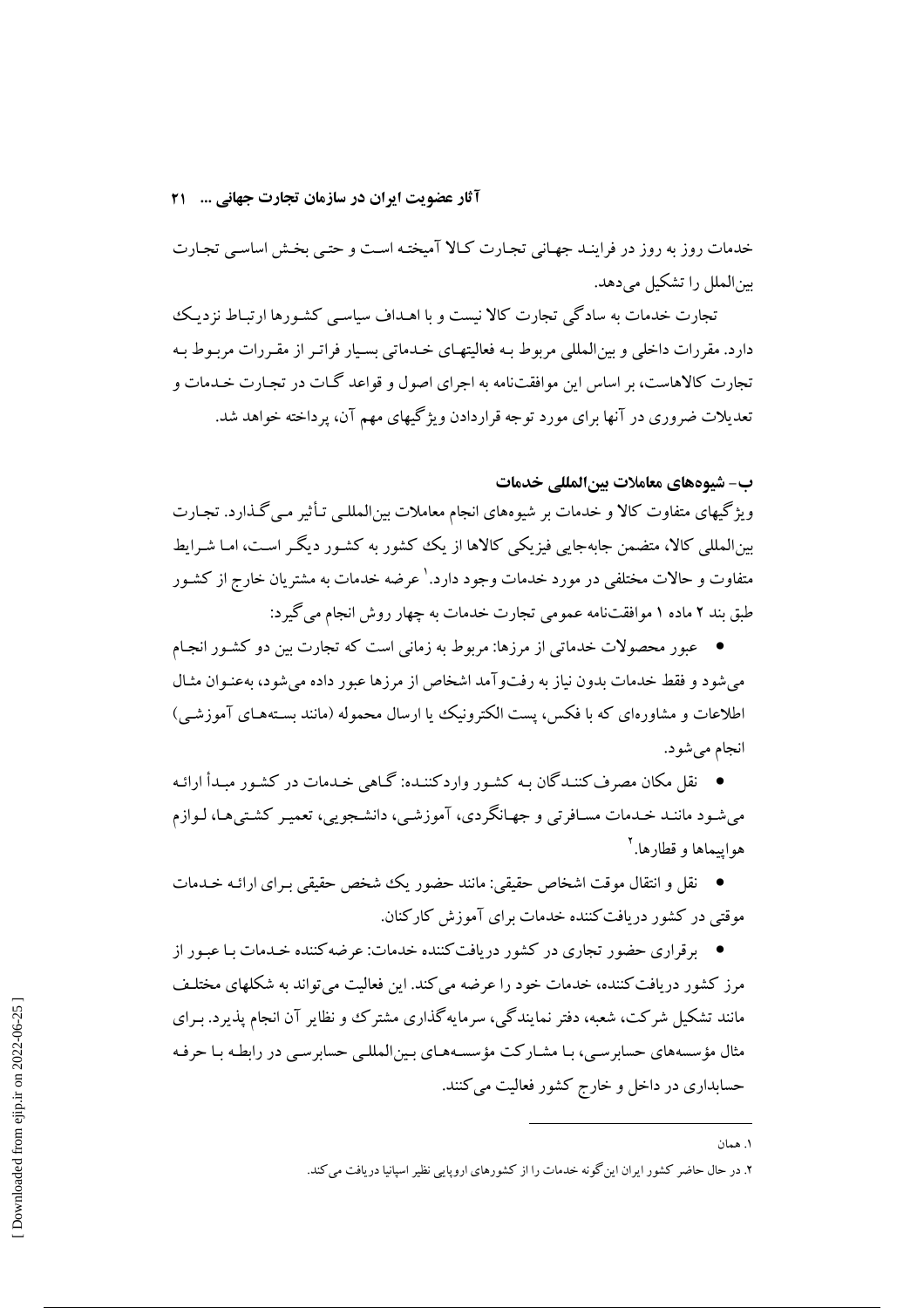سه روش اول پیچیدگی خاصی ندارد اما روش آخر، اصلی ترین روش حضور تجاری یعنبی از طریق سرمایهگذاری مستقیم، ایجاد شـعبه، نماینـدگی و ماننـد آن اسـت و بـا انجـام سـرمایهگـذاری مستقیم، حضور سایر فعالان تجاری مانند بانکهای خارجی، بیمـه گـذاران خـارجی و ارائـهدهنـدگان دیگر خدمات نیز ضرورت می باید.

۳. سرما به گذاری خارجی

سرمایه گذاری خارجی نقش مهمی در زندگی اقتصادی کشورها دارد. سرمایه گذاری در کشـورهای دیگر با انگیزههای متفاوتی مانند وجود نیروی انسانی ارزان تر در کشور مبدأ یا بهرهبـرداری از منـابع داخلی آنان انجام می شود. سرمایه گذاری خارجی برای کشور مبدأ نیز عنصر قابل توجهی در اقتصاد ملي آنان است. در حال حاضر سرمايه گـذاري در يـک کشـور ديگـر بـدون کسـب مجـوز مقامـات کشورهای میزبان و مراجع داخلی غیرقابل تصور است و حضور تجاری یـک سـرمایهگـذار بایــد بـر اساس مقررات کشور میزبان انجام شود.' در عمل باید نظر سرمایهگـذاران بـین|لمللـی تـأمین شـود و تدوین قوانین سرمایه گذاری خارجی، بدون درنظر گرفتن سیاست اشخاص یاد شیده، نظیر قانونگیذار را تأمین نخواهد کرد. سرمایه گذاری خارجے معمولاً در قالب شعبه، نمایندگی، شیرکت فرعبی و در مواردي از طريق انتقال فن آوري انجام مي شود.

#### ۰۱-۳. شعبه و نمایند گے

شرکتها برای ورود به بازارهای خارجی با ایجاد شعبه یا انعقاد قرارداد نمایندگی بـا تولیدکننـدگان و توزیع کنندگان کشورهای دیگر اقدام به فروش محصولات خود می کنند. به دلیل شباهت در اهداف و نحوه ثبت شعبه و نمایندگی، این موارد بهطور یکجا بررسی می شود:

بر اساس ماده ۱ آیینiامه اجرایی قانون اجازه ثبت شعبه یـا نماینـدگیهای شـرکتهای خـارجی مصوب ۱۳۷۸ به شرط عمل متقابل، برای اهداف زیر مجاز به ایجاد شعبه یا نمایندگی است:

- ارائه خدمات پس از فروش کالاها یا خدمات شرکت خارجی،
- انجام عملیات اجرایبی قراردادهـایی کـه بـین اشـخاص ایرانـی و شـرکت خـارجی منعقـد مے شوند،
	- \_ بررسی و ایجاد زمینه مناسب برای سرمایه گذاری شرکت خارجی در ایران،
	- همکاری با شرکتهای فنی و مهندسی ایرانی برای انجام کار در کشورهای ثالث،

۱. مسعود طارم سری، *حقوق باز دگانی بیز العللی،* چاپ و نشر باز د گانی، ۱۳۸۳، ص ۲۰۱.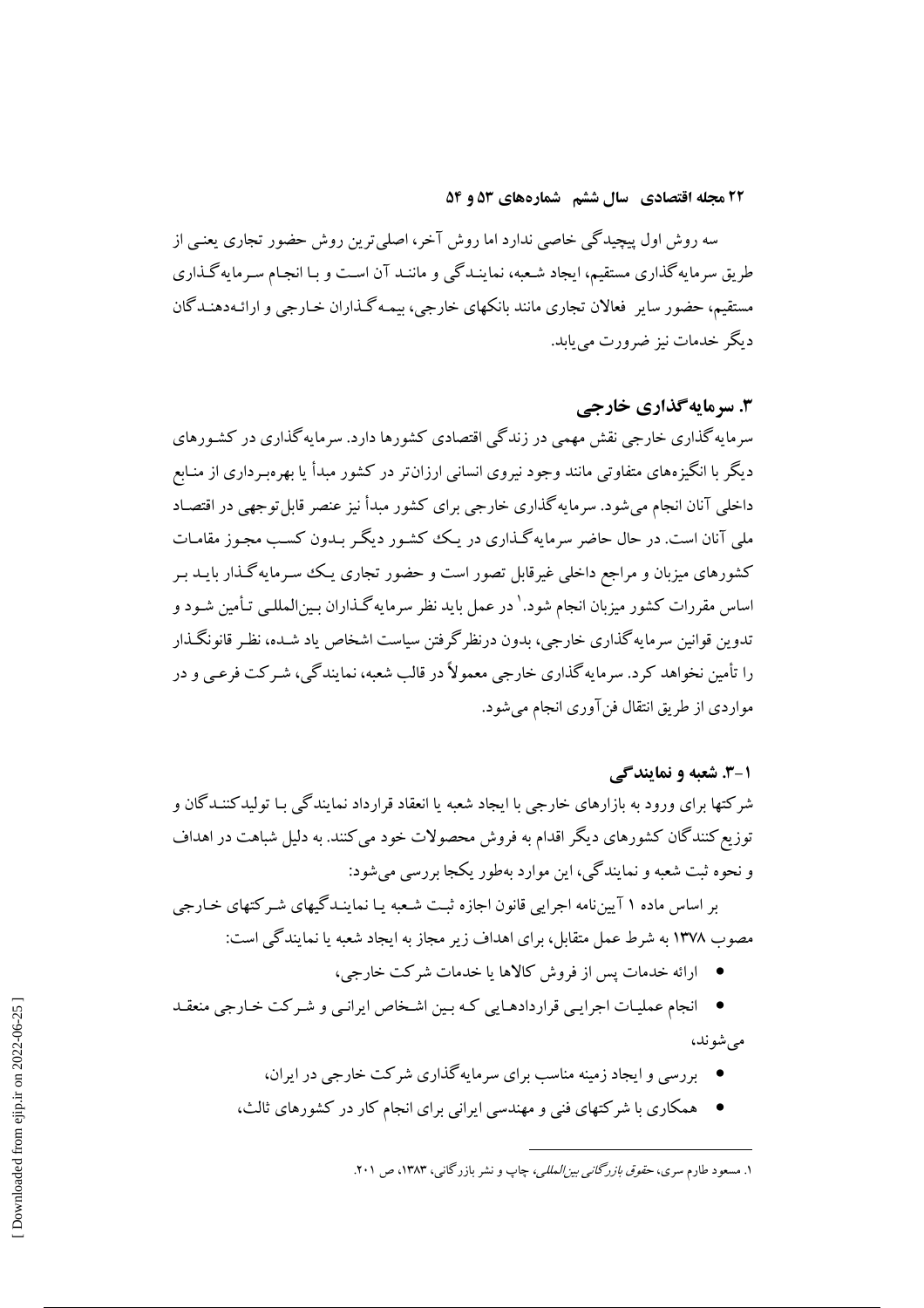آثار عضويت ايران در سازمان تجارت جهاني ... ٢٣

- افزایش صادرات غیرنفتی جمهوری اسلامی ایران،
- ارائه خدمات فني و مهندسي و انتقال دانش فني و فن آوري،
- انجام فعالیتهایی که مجوز آن را دستگاههای دولتی ذی0سلاح صـادر مـی کننـد نظیـر ارائـه خدمات حمل و نقل، بیمه، بازرسی کالا، بانکی، بازاریابی و مانند آن.

طبق ماده ۲ آیینiامه اجرایی قانون یاد شده، شعبه شرکت خارجی، واحـد محلـی تـابع شـرکت اصلی است که بهطور مستقیم موضوع و وظایف شرکت اصلی را در محل، انجـام مـیدهـد. فعالیـت شعبه در محل، با نام و مسئولیت شرکت اصلی خواهدبود. طبق ماده ۴ آیینiامه اجرایی قانون یادشده، نماینده شرکت خارجی، شخص حقیقی یا حقوقی است که براساس قرارداد نمایندگی، انجام بخشبی از موضوع و وظایف شرکت طرف نمایندگی را در محل بر عهده گرفتـه اسـت. نماینـدگی شـرکت خارجی، نسبت به فعالیتهایی که در محل انجام مے پیذیرد، مسئولیت خواهـد داشـت زیـرا بـرخلاف شعبه، نمایندگی دارای شخصیت حقوقی مستقل از شرکت است و حدود اختیارات و وظـایف آن را قرارداد نمایندگی تعیین می کند. ۱

#### ۲-۳. ثبت شعبه نمایندگی شرکت خارجی در ایران

شرکتهای خارجی برای اینکه بتوانند در کشور ما از طریق نمایندگی یا شعبه اقـدام بـه امـور تجـاری، صنعتی یا مالی کنند، باید در کشور اصلی خود شرکت را به طور قانونی ثبت کرده و در اداره ثبت شرکتها و مالکیتهای صنعتی نیز به ثبت برسانند (مـاده ۳ و ۴ قـانون ثبـت شـرکتها) و در صـورتی کـه فعالیت شرکت نیازمند اخذ پروانه یا امتیاز ویژهای باشد شـرکت ملـزم بـه اخـذ آن اسـت (مـاده ۶) و هرگونه تغییرات نیز باید در اداره ثبت شـرکتها بـه ثبـت برسـد. (مـاده ۷) شـرکت خـارجی فقـط در اموری که در کشور اصلی برای انجام آن به ثبت رسیده است مجاز به فعالیت در کشور ایران است.

## 3-3. سرمایه گذاری غیرمستقیم

گاهي ثبت، تأسيس شعبه، نمايندگي و شركت فرعي در يك كشور خارجي با محدوديتهايي مواجـه است. در بعضی از کشورها، نظیر ایران برای حمایت از صنایع داخلبی، حفـظ منـافع عمـومی اتبـاع و حاکمیت ملی، برای مصنوعات خارجی محـدودیتهایی قائـل شـدهانـد و عرضـه محصـولاتی کـه در داخل مشابه آن تولید می شود، ممنوع شده است یا برای ورود آنها حقوق گمرکی و سـود بازرگـانی پیشتری در بافت می کنند. بنابراین سرمایه گذار خارجی برای گسترش فعالیت خبود، از طریق انتقبال

۱– محمد، دمیر چل<sub>ه ،</sub>، ق*انون تجارت در نظم حقوقی کنونی*، انتشارات خلیجفارس، ۱۳۸۰، ص ۴۰۰.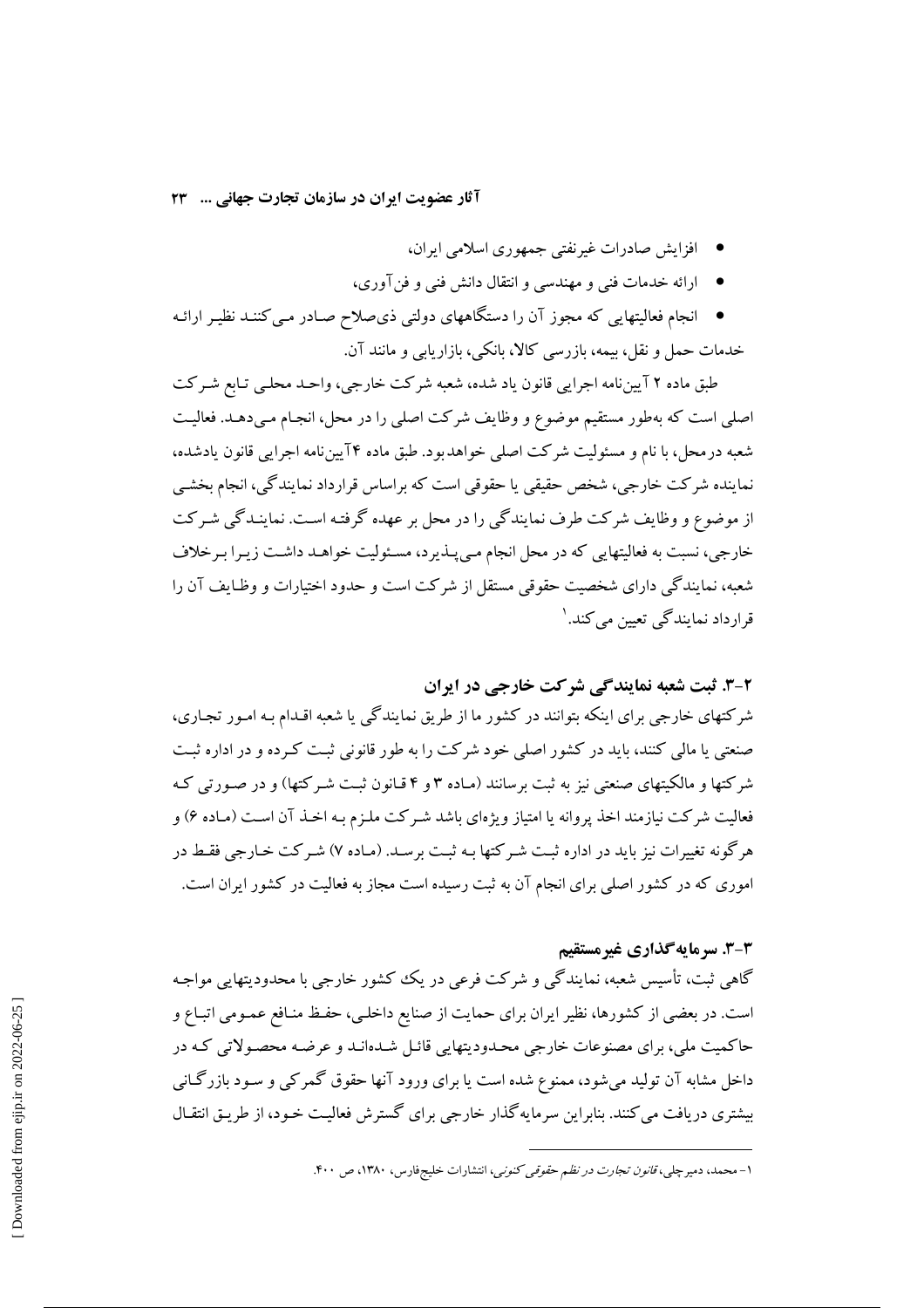۲٤ مجله اقتصادي \_سال ششم \_شمارههاي ٥٣ و ٥٤

دانش فنی و فن آوری بر اساس توافق با سرمایه گذاران داخلی در کشورهای میزبان اقدام به فعالیتهای تجارتی می کنند و با اعطای وام یا کمکهای فنی و تخصصی و ارائـه دانـش فنـی <sup>۱</sup> در شـرکت سـهیم مې شود.

در چنین حالتی سرمایه گذار داخلبی بـا اسـتفاده از دانـش فنـی، علامـت، نـام و نشـان شـرکت خارجی محصولات داخلی را تولید می کند و در برابر آن بـه شـرکت خـارجی حـق امتیـاز پرداخـت می کند. گاهی دریافت کنندهٔ حق امتیاز و دانـش فنـی، متعهـد بـه خریـد مـواد اولیـه و لـوازم کـار از اعطاءکننده حق امتیاز می شود. سرمایه گذار خارجی در اداره امـور دخالـت مسـتقیم نـدارد امـا بـرای حفظ منابع خود در مراحل مختلف نظارت خواهد داشت.<sup>۲</sup>

## 2-3. تشكيل شركت فرعي

یکی از روشهای متداول شرکتهای خارجی برای فعالیت تجـاری در کشـور میزبـان، ایجـاد شـرکت فرعی است. امروزه شرکتهای سیرمایه گـذاری، شیر کت فرعبی خـود را در یـک کشـور خـارجی بـا رعایت مقررات کشور میزبان تأسیس می کنند و برای جلبنظر اتباع کشـور میزبـان و رعایـت قـانون آنها، بخشی از سرمایه شرکت اصلی را به سرمایه گذاران محلی عرضه می کنند و بـا جلـب مشـارکت سهامداران محلی و استفاده از تجربه و تخصص آنان موجب گسترش کـار خـود مـی شـوند و حتـی ممکن است از سرمایه گذاران کشورهای دیگر نیز دعوت کنند. چنین شرکتی تحت پوشش قـوانین داخلي کشور ميزمان اداره خواهد شد.<sup>۳</sup>

### **5-3. سرمایهگذاری مستقیم خارجی**

قانون سرمایه گذاری خارجی و آیینiامه اجرایی آن در سالهای ۱۳۳۴ و ۱۳۳۵ به تصـویب رسـید امـا پس از انقلاب اسلامی طبق اصل هشتاد ویکم قانون اساسی، دادن امتیاز تشکیل شرکتها و مؤسسـههـا در امـور تجـاري، صـنعتي، كشـاورزي، معـادن و خـدمات بـه خـارجيهـا ممنـوع شـد و در عمـل سـرمايهگـذاري خـارجي بـه صـورت تشـكيل شـركت متوقـف شـد. ٔ بـه ايـن دليـل كـه حضـور سرمایه گذاری خارجی علاوه بر رشد و توسعه اقتصادی، برای تکمیل حلقههای زنجیره تولید کشـور اجتناب ناپذير است، بنابراين با تصويب، تصويبنامه ضوابط پذيرش سرمايه خـارجي تحـت پوشـش

<sup>1.</sup> Know-how

۲. مرتضی نصیری، *حقوق تجارت بیز المللی در نظام حقوق ایران*، انتشارات امیر کبیر، چاپ اول، ۱۳۸۳، ص ۲۹۸.

۳. محمود عرفانی، ح*قوق شرکتها*، نشر میزان، چاپ اول، ۱۳۸۲، جلد پنجم، ص. ۱۳۹.

۴. محمود عرفانی، *حقوق شرکتها*، جلد پنجم، نشر میزان، چاپ اول، ص ۱۵۱، ۱۳۸۲.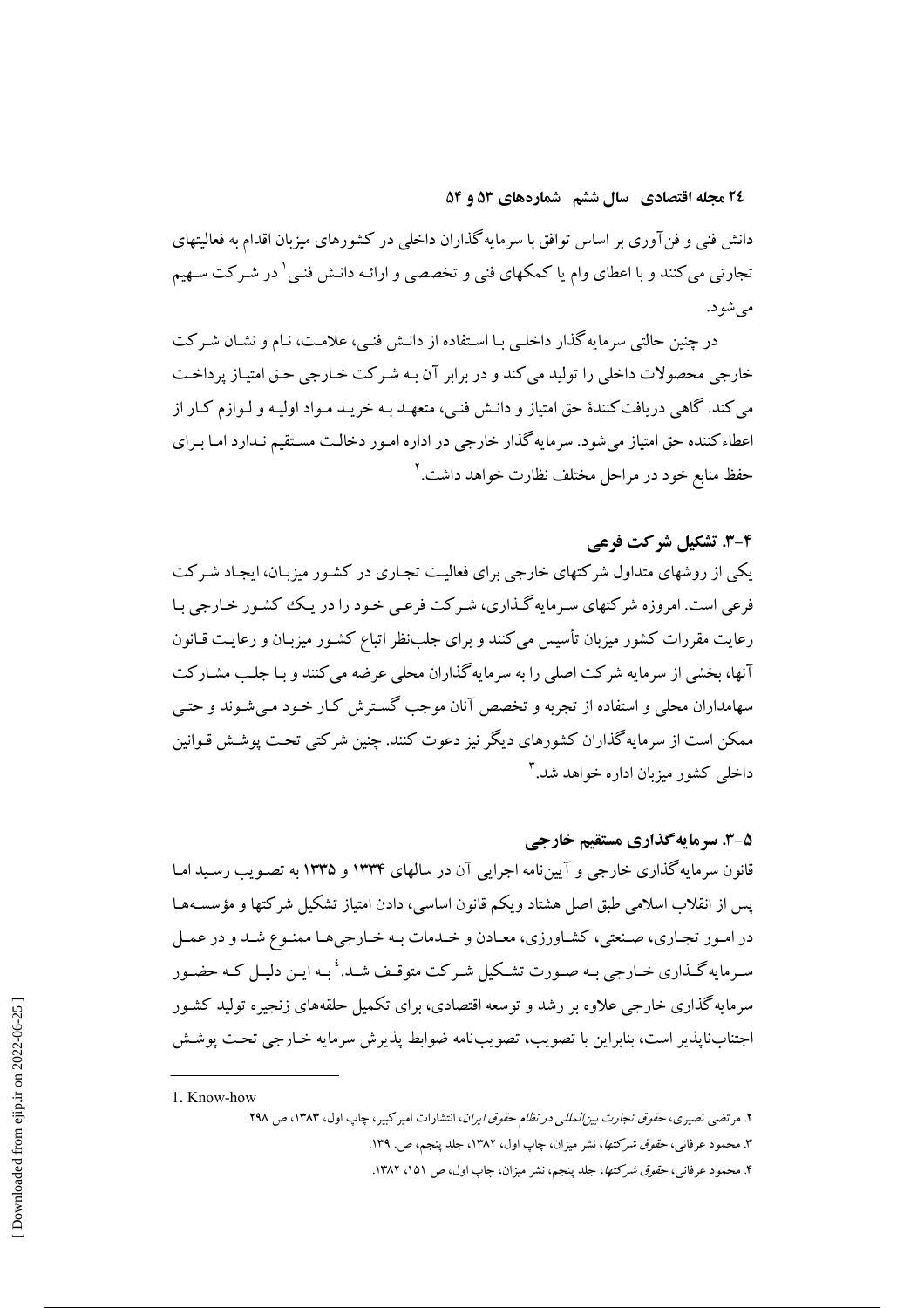قـانون جلـب و حمايـت سـرمايهگـذاريهاي خـارجي در سـال ١٣٧٨ و قـانون تشـويق و حمايـت از سرمایه گذاری خارجی و آیین نامه اجرایی آن در سال ۱۳۸۱ برای ورود سیرمایه گیذاری خیارجی بیه ابران گامهایی بر داشته شد.

طبق ماده ۲ تصویبنامه ضوابط پذیرش سرمایه گذاری خارجی تحت پوشش قـوانین جلـب و حمایت سرمایه گذاری خارجی مصوب ۱۳۷۸ طرحهـای سـرمایه گـذاری مـی بایسـت متضـمن ایجـاد فرصتهای شغلی، افزایش صادرات غیرنفتی، تکمیل حلقههای زنجیره تولید کشور، رونق بخشیدن بـه بازار رقابت، افزایش کیفیت کالا و خدمات و کاهش قیمتها در کشور و اکتشـاف و بهـرهبـرداری از منابع زیرزمینی و فراوری (مجتمع معدنی و صنعتی) باشد.

همچنین براساس این ماده، برای سرمایه گذاری خـارجی بـه روشـهای سـرمایه گـذاری مسـتقیم خارجی در سه طرح اول تا ۸۰ درصـد و طـرح آخـر تـا ۴۹ درصـد سـهام شـر کتهای مشـتر کـُ قابـل واگذاری به سرمایه گذار خارجی است و در مورد ترکیبات قـراردادی نظیرسـاخت، بهـرهبـرداری و واگذاری (B.O.T)، ساخت، مالکیت، بهرهبرداری و واگـذاری (B.O.O.T)، بیـع متقابـل و دیگـر روشهای تأمین مالی طرح محدودیتی وجود ندارد.` اجازه سرمایهگذار داخلـی بـیش از ۵۰ درصـد، گام مثبتی در راستای تأمین ماده ۱۶ موافقت نامه عمومی تجارت خدمات (GATS) است.<sup>۲</sup>

همچنین در قانون تشویق و حمایت سـرمایهگـذاری خـارجی مصـوب ۱۳۸۱ مجلـس شـورای اسلامی و آییننامه اجرایی آن مقرراتی به این شرح وضع شده است:

● رسیدگی و تصویب سرمایهگذاری خارجی توسط هیئت سـرمایهگـذاری خـارجی ٌ انجـام شده است و پس از وزیر امور اقتصادی و دارایی، مراحل اجرایـی آن را سـازمان سـرمایه گـذاری و کمکهای اقتصادی و فنی ایران انجام میدهد.

● ورود سرمایه توسط اشخاص غیرایرانی و ایرانیهایی با منشأ خارجی به صورت وجـه نقـد، ماشـین آلات و تجهیـزات، ابـزار و لـوازم، حقـوق و مالکیتهـای فکـری، سـود سـهام قابـلانتقـال سرمایه گذاران خارجی و سایر موارد با تصویب هیئت سرمایه گذاری انجام می شود.

۱. محمد دمیرچلی، ق*انون تجارت در نظم حقوقی کنونی،* انتشارات خلیجفارس، ۱۳۸۰، ص ۷۵.

۲. اکبر کمیجانی، تحلیلی پیرامون تجارت تجربه عمل پیوستن برخی از کشورها به سازمان تجارت جهانی و آثار اقتصادی الحاق *ایران به آن*، چاپ اول، ۱۳۷۴، ص ۵۲۲.

۳. هیئت سرمایه گذاری خارجی به ریاست رئیس کل سازمان سرمایه گذاری یاد شده و عضویت معاون وزیر امـور خارجـه، معـاون رئیس سازمان مدیریت و برنامهریزی کشور، معاون رئیس کل بانک مرکزی و حسب مورد معاونان وزارتخانههای مربـوط تشکیل مى شد.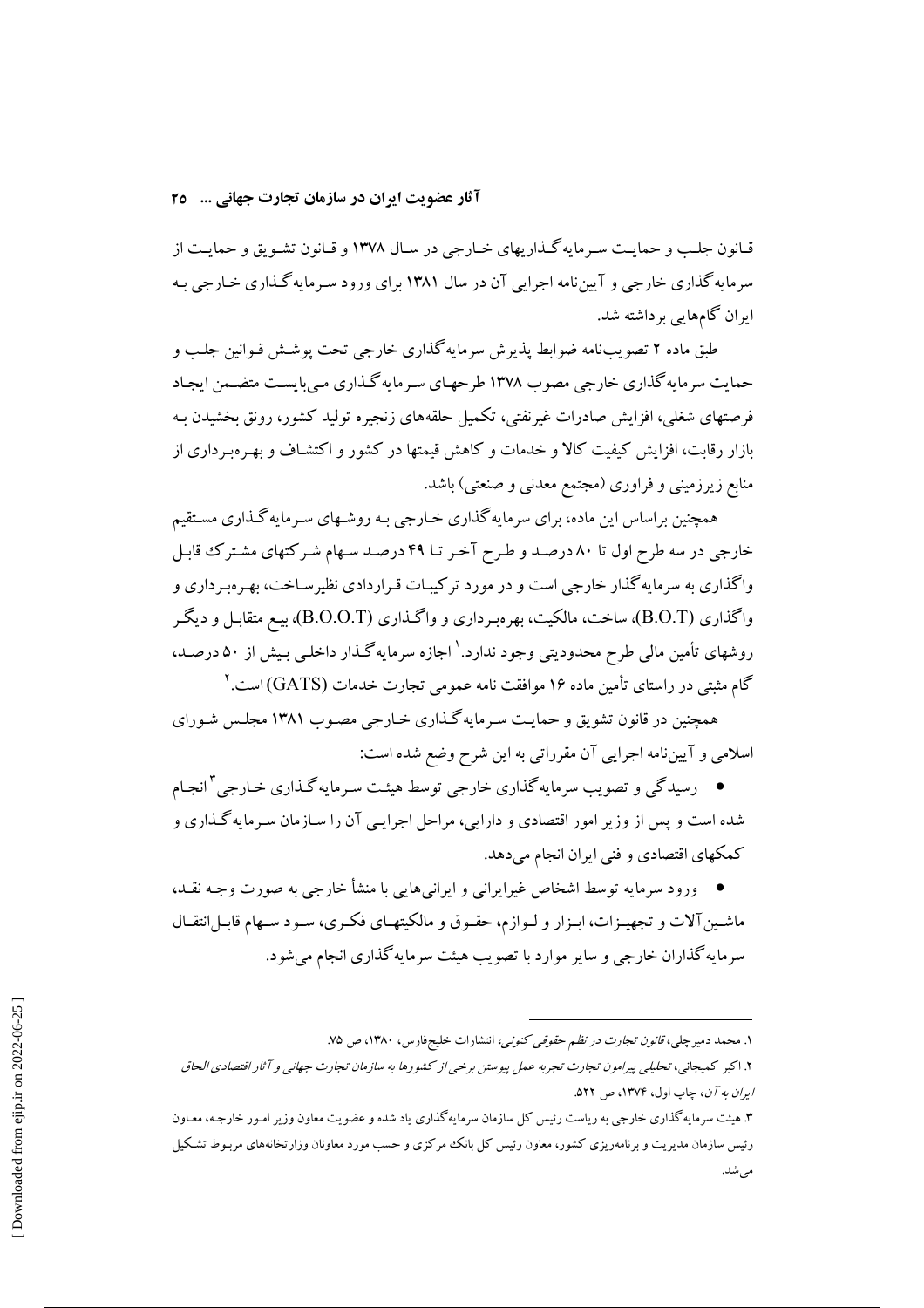● سرمایهگذاران خارجی در بنگاههای اقتصادی با افزایش سرمایه شرکتهای موجود یا خریـد سهام این شرکتها در صورتی که موجب ارتقای مدیریت، توسعه صادرات یا بهبود سطح فـنآوری شوند، مشمول این قانون هستند.

● همچنین برای تضمین سرمایهگذاری خارجی مقرر شده است که سـرمایهگـذار خـارجی از تمامی حقوق، حمایتها و تسهیلات در شرایط مساوی با سرمایه گذاران داخلی بر خوردار باشد.

• در مواردي كه براي منافع عمومي و به موجب فرايند قانوني سـرمايه گـذاري خـارجي ملـي شده یا سلب مالکیت از آن صورت گیرد، این اقـدام بـدون تبعـیض و در برابـر پرداخـت غرامـت مناسب به اندازهٔ ارزش واقعی سرمایه گذاری و پیش از سلب مالکیت انجام خواهد شد.

• سرمایه گذاری دولتهای خارجی برحسب مـورد بایـد بـا تصـویب مجلـس شـورای اسـلامی انجام شود و سرمایه گـذاریهای شـرکتهای دولتـی خـارجی، در برابـر ایـن قـانون، خصوصـی تلقـی می شوند. اجازه سرمایه گذار داخلی توسط دولتهای خارجی، اقدام مثبتی در راستای تـأمین بنـد (ل) ماده ۲۸ موافقتنامه عمومی تجارت خدمات است. ۱

● انتقال سرمایه خارجی یاد شده به سرمایهگذار داخلی و با موافقت هیئت سـرمایهگـذاری و تأیید وزیر امور اقتصادی و دارایی به سرمایهگذار خارجی دیگر مجاز است.

● اصل سرمایه و منافع آن با تصویب هیئت سـرمایهگـذاری و تأییـد وزیـر امـور اقتصـادی و دارایی پس از کسر مالیات و عوارض و اندوختههای قانونی قابل انتقال به خارج است.

● تأمین ارز برای انتقال به خارج از کشور با خرید از نظام بـانکی یـا درآمـد ارزی حاصـل از صدور محصولات تولیدی یا خدماتی ارائه شده سرمایه گذار خارجی انجام خواهد گرفت.

● \_ شفافسازی در ارائه اطلاعات مربوط به سرمایه گذاری خارجی، فرصتهای سرمایه گـذاری و سایر اطلاعات مورد نیاز سرمایه گذاران خارجی، همچنین تسهیل صـدور روادیـد، اجـازه اقامـت، صدور پروانه اشتغال برای سرمایه گذاران، مدیران و کارشناسان مربـوط توسـط مراجـع ذی٫بـط بـه نحو مقتضبي.

• وزارتخانهها، مؤسسهها، سازمانها و شركتهاى دولتى و مؤسسههاى عمومى كه شمول قـانون برای آنها نیازمند ذکر نام است ملزم به ارائه اطلاعات لازم به سازمان سرمایه گذاری هستند.

۴. بررسی سرمایهگذاری بخش حسابداری در چارچوب اصول و قواعد سازمان تجارت جهانی سند تأسـيس ايـن سـازمان چهـار ضـميمه و ٢٣ موافقـتنامـه دارد. دو موافقـتنامـه در مـورد تأييـد صیلاحت حسابداران حرفیهای و نحیوه صیدور پروانیه شناسیایی سرای آنیان در کشیور میزبیان و

١. اكبر كميجاني، تحليلي بيرامون تجارت تجربه عمل بيوستن برخي از كشورها به سازمان تجارت جهاني و آثار اقتصادي الحاق ابرا*ن به آن*، چاپ اول، ۱۳۷۴، ص ۵۲۳.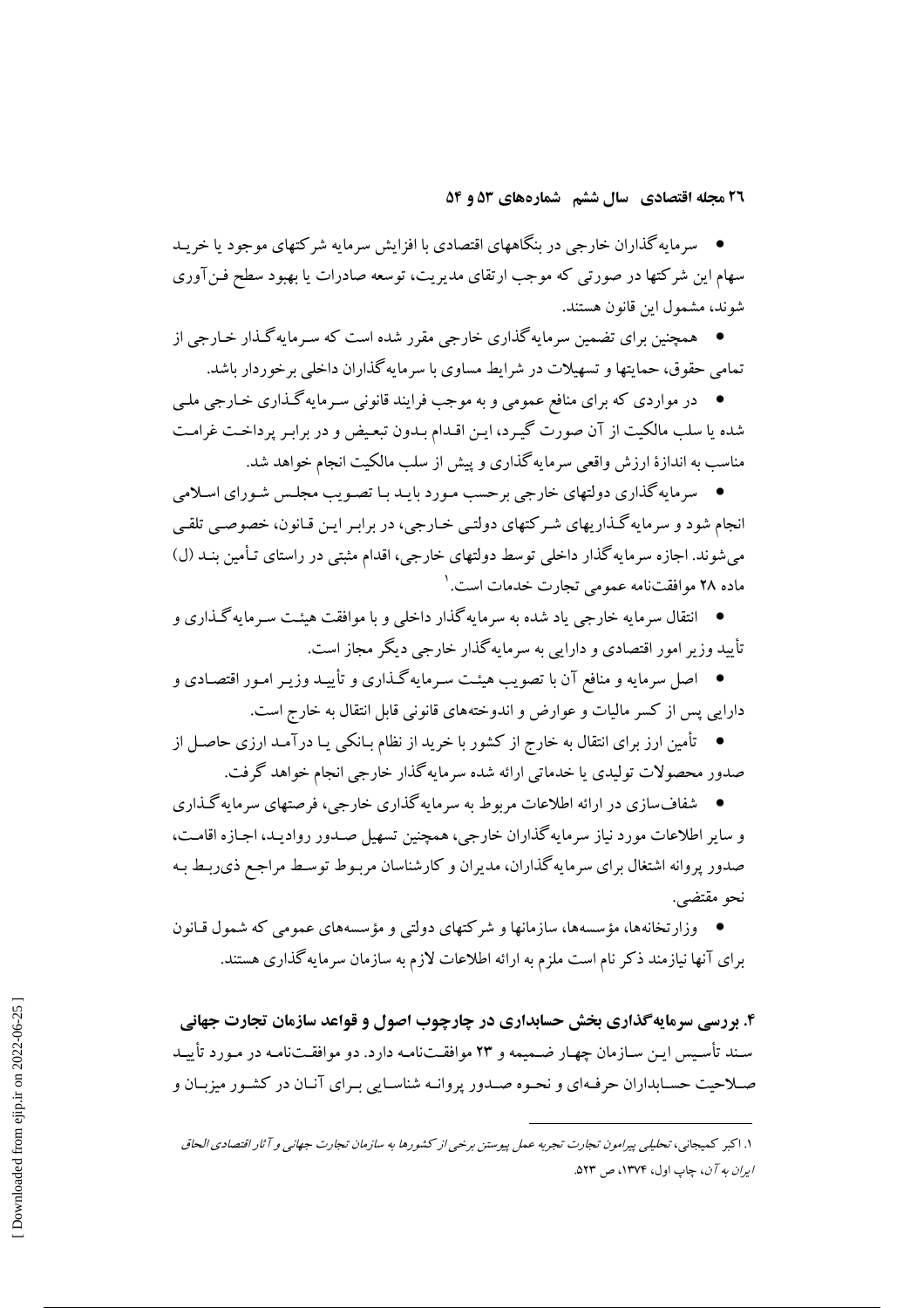موافقــتـنامـه سـرمايهگــذاري خــارجي مــرتبط بــا تجــارت كــه دربر گيرنــدۀ مقرراتــي بــراي تســهيل سرمایه گذاری خارجی و تشویق به حذف مقررات ناسـازگار اسـت و اجـرای ایـن مقـررات، رعایـت اصول و قواعد سازمان ياد شده را الزامي مي كند. در اين قسـمت، بعضـي از اصـول و قواعـد حقـوقي مؤثر بر موافقتنامه سرمایه گذاری مرتبط با تجارت و سرمایه گذاری خارجی بخش تجارت خـدمات حسابداری و حسابر سے مورد بررسے قرار گرفته است.

## ۱-۴. اصول حقوقی سازمان تجارت جهانی

الف-اصل عدم تبعيض يا تعميم اصل دول كاملةالوداد: اصـل عـدم تبعـيض، يعنـي اعطـاي هرگونـه مصونیت، برتری و امتیاز یکی از اعضا به عضو دیگر، بدون قید و شرط به سایر طرفهـای متعاهــد نیــز تعمیم داده شود.' گاهی اوقات در معاهدات بازرگـانی، کنسـولی، کشـتیرانی، گمرکـی و معاهــدات مربوط به اقامت و رفتار با اتباع بیگانه، تعارض قوانین و مالکیت صنعتی شرطی گنجانده می شـود کـه به موجب آن طرفین متعهد می شوند چنانچه هر یک از آنها در آینده برای کشـور دیگـری امتیـازات بیشتری در همان موضوع قائل شود یا پیش از آن قائل شده باشد، طرف دیگر معاهده می تواند بـدون انجام هیچ گونه تشریفاتی از این امتیاز استفاده کند.<sup>۲</sup> این مورد یکی از مهـمتـرین اهـداف ایجـاد ایـن سازمان است، بنابراین کشورهای متعاهد می بایست برای دیگر کشورهای عضو شرایط یکسانی برای سرمایه گذاری فراهم کنند. نظریه این اصل در نظریات دانشمند مسلمان ابن خلدون مطرح شده است و در متون سیاسی-اقتصادی غرب وارد شده است.

به دلیل اینکه کشورهای مختلف در یک سطح نیستند و کشـورهای در حـال توسـعه و کمتـر توسعه یافته توانایی رقابت با کشورهای توسعه یافته را ندارند، همچنین بهمنظور حمایت از اتحادیـههـا و سازمانهای منطقهای، چنانچه دو طرف متعاهد (مانند کشورهای اسلامی با اسـرائیل و رابطـه هنـد و پاکستان) نخواهند وارد مذاکرات مربوط به تبادل امتیازهای تعرفهای بـا یکـدیگر شـوند، ٔ بـرای رفـع هرگونه مانعی که بر سر راه سازمان تجارت جهانی ممکن است به وجود آید و حرکت ایـن سـازمان را برای رسیدن به اهدافش کندتر کند، استثنائاتی وجود دارد.

- ۲. محمدرضا ضیائی بیگدلی، ح*قوق بیزالملل عمومی*، انتشارات گنج دانش، ۱۳۷۷، ص ۱۲۳
- ۳. احمد رفیق، "حمایتهای اقتصادی تحت قرارداد سازمان تجارت جهانی *"، فصلنامه دیدگاههای حقوقی*، پاییز ۱۳۷۶، ص ۱۰۲.

۴. اکبر کمیجانی، تحلیلی پیرامون تجارت تجربه عمل پیوستن برخی از کشورها به سازمان تجارت جهانی و آثار الحاق ایران به  $100 \text{ m}$ ن، چاپ اول، ۱۳۷۴، ص ۱۵۵.

۱. اکبر کمیجانی، تحلیلی پیرامون تجارت تجربه عمل پیوستن برخی از کشورها به سازمان تجارت جهانی و آثال الحاق ایران به آن، چاپ اول، ١٣٧۴، ص ١۵۵.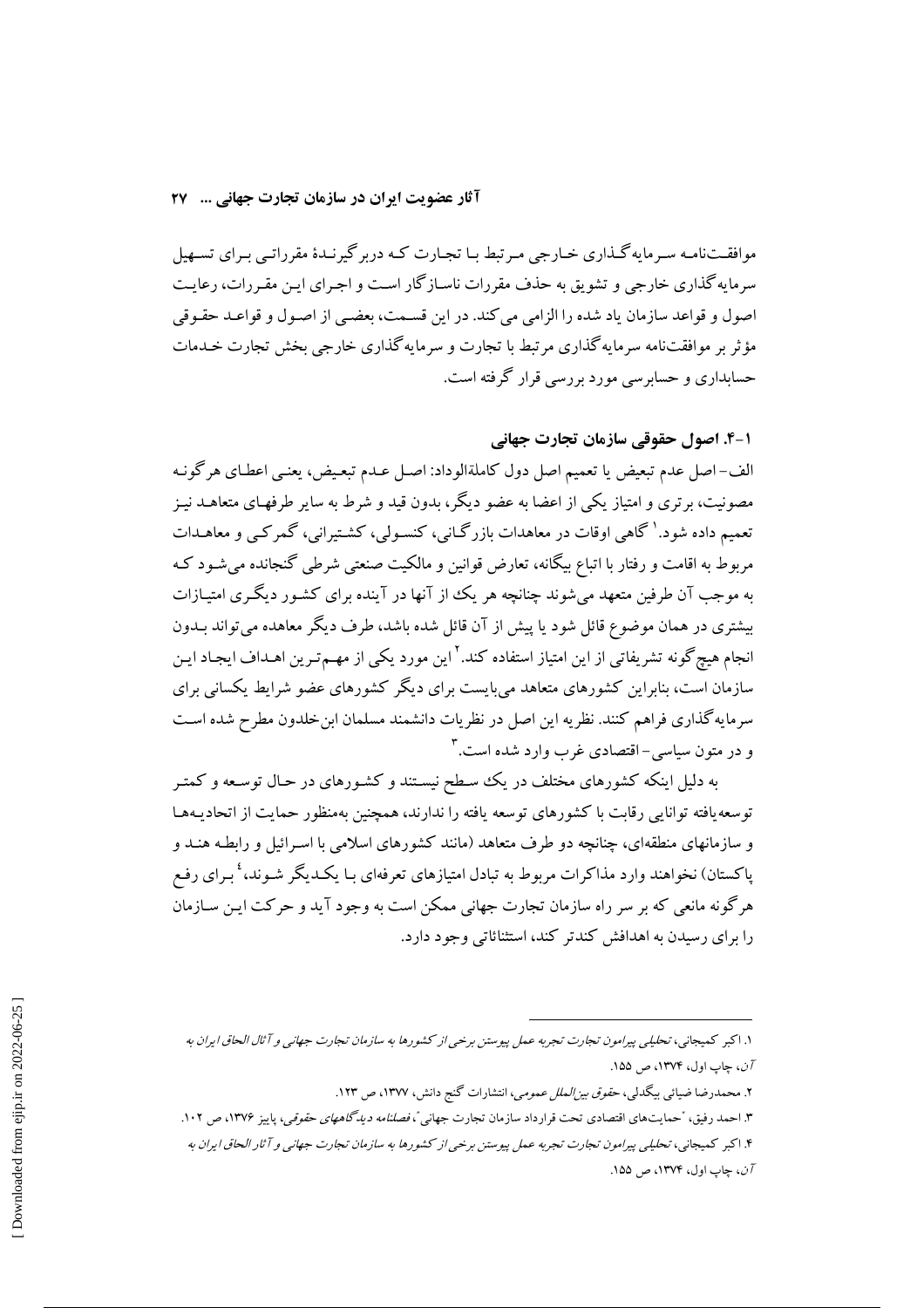ب- اصل رفتار ملي:اصل رفتار ملي، مكمـل اصـل عــدم تبعـيض اسـت. بـا وجـود ايـن اصـل، کشورهای عضو برای محصولات وارداتی که با پرداخت عوارض گمرکی و مخارج دیگر به کشـور وارد شده است نباید مالیات بیشتری نسبت به محصول مشابه داخلی وضع کنند یا نسبت بـه محصـول مشابه داخلی مقررات سختگیرانهتری را اجرا کنند. طبق ایـن اصـل محصـول تولیـد داخـل حمایـت بیشتری را به دست نخواهد آورد.

به دلیل اینکه کشورها بر واردات خدمات، تعرفه وضع نمی کنند بنابراین اعمـال رفتـار ملـی، بـا الزام كشورها به اعمال مقررات ملي خود به طور يكسان نسبت به عرضه كننـدگان داخلـي و خـارجي موجب از دست رفتن ناگهانی کل حمایت از صنایع خدماتی داخل خواهد شد. بـه ایـن دلیـل توافـق شد که کشورها اصل رفتار ملی را از طریق مذاکراتی تعمیم دهند. ۱

در تاریخ ۱۴ دسامبر ۱۹۹۸ "نظـامiامـه شناسـایی ملـی در بخـش حرفـه حسـابداری"<sup>۲</sup> بـهمنظـور یکسانسازی شرایط و روشهای اعطـای پروانـه بـه شـرکتها و اشـخاص، الزامـات و روشـهای تعیـین صلاحیت، استانداردهای فنی و سایر الزامات در مورد نـوع فعالیـت سـرمایهگـذاران خـارجی بخـش حسابداری به تصویب این سازمان رسیده است.۳

ج-اصل حفاظت: سازمان يادشده با حمايت از تجارت آزاد، حمايت كشورها از صـنايع خـود را در برابر رقابت خارجي مي پذيرد و به آنها اجازه مي دهد تا اين حمايت را در سطح معقـولي حفـظ کنند. مانند اصل حمایت از طریق تعرفهها (اصل تثبیت تعرفههای گمرکی) که به کشورهای در حـال .<br>توسعه اجازه میدهد مشکل تراز پرداختهای کشور را با وضع محدودیتهایی برای واردات رفع کننـد .<br>تا صنایع داخلی آسیب نبینند. برای مثـال اگـر در کشـور، متخصـص کـافی بـرای حسابرسـی سـالیانه وجود داشته باشد، می توان حضور حسابداران و حسابرسان خارجی را به فعالیتهـایی نظیـر حسابرسـی سیستمهای رایانهای و حسابرسی عملیاتی و سایر رشتههـایی کـه کشـور بـه آنهـا نیـاز دارد، محـدود کر د. ٔ

#### ٢-۴. قواعد حقوقي سازمان تجارت جهاني

الف- شفافت: عرضه کنند گان خارجی در فرایند معاملات یا شیر کتهای خیارجی، به دلیل قواعید و مقرراتی که در آنجا اعمال می شود یا مشکل مواجه مے شـوند. شـفاف نسودن ایـن قواعـد، حتـی در

۱- مؤسسه مطالعات پژوهشی بازرگانی، *راهنمای تجاری دور از اروگوئه*، چاپ اول، ۱۳۷۵، ص ۲۶۳.

<sup>2.</sup> WTO Adopts Disciplines on Domestic Regulation for the Accountancy(DDRA) 3. (DDRA; ITC, 2002, 180)

۴– ولمی ساجدی، "چالش۵های حرفه حسابداری در صورت پیوستن ایران به سازمان تجارت جهانی*"، ماهنامه بررسی۵ای بازرگنان*ی، شماره هشتم، ١٣٨٣، ص ١۶.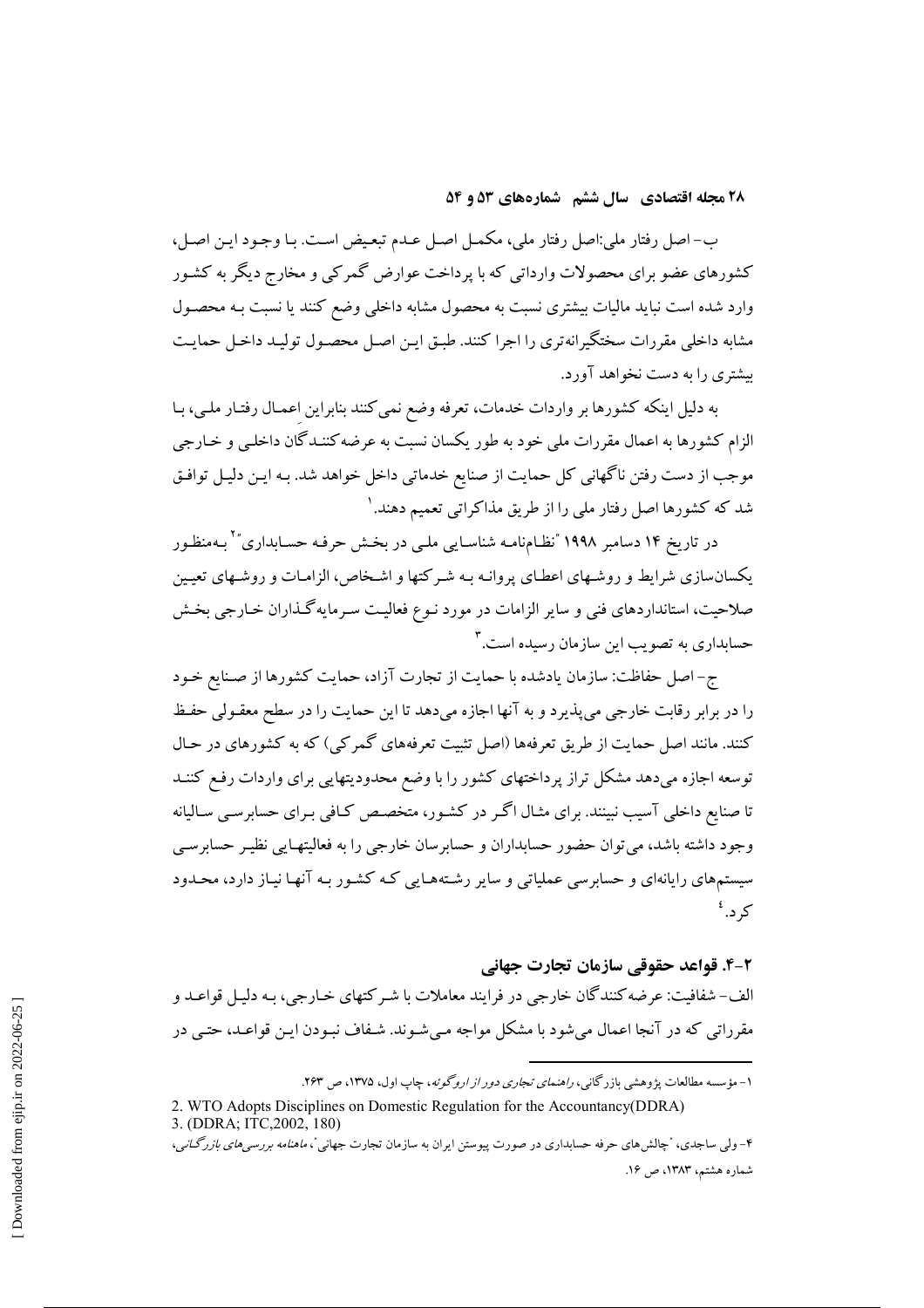آثار عضویت ایران در سازمان تجارت جهانی ... ٢٩

بخشهای خدمات که مقررات داخلی ابزارهای اصلی مورد استفاده بـرای حمایـت از تولیدکننـدگان داخلي در برابر رقابت خارجي است، مشكلات جيدي تيري په وجود مي آورنيد. په همين علت، موافقتنامه مقرر می کند که در هر کشور عضو، یک یا چند واحد پاسخگو تأسیس شود تیا سایر کشورهای عضو بتوانند از آنها اطلاعاتی در مـورد قـوانین و مقـررات مـؤثر بـر تجـارت در بخشـهای خدمات را که صنایع کشورهایشان در آنها نفع تجاری دارند، به دست آورند.

برای شفافیت در ارائـه خـدمات حسـابداران حرفـهای، نظـامنامـه شناسـایی ملـی بخـش حرفـه حسابداري وضع شده است. طبـق مفـاد ايـن نظـامنامـه، كشـورهاي عضـو بايـد نـام و آدرس مراجـع ذي صلاح بـراي اعطـاي گواهينامـه بـه اعضـاي حرفـه و شـرکتها، همچنـين قواعـد و ضـوابط حرفـه حسابداری را منتشر کنند.

همین طور در مورد نوع فعالیتهای مجاز بـرای سـرمایه گـذاران خـارجی، الزامـات و رویـههـای کسب، تمدید و حفظ گواهی نامه یا صلاحیتهای حرفهای و ایجـاد نظـام نظـارت بـر صـلاحیتها بـرای رعایت اصول و ضوابط حرفهای، ارائه اطلاعات لازم در مورد استانداردهای فنی، شیوه پاسـخگویی به تأییدهای درخواستی در مورد یک عضو حرفهای در حوزه صلاحیت مراجع یادشده، اطلاعرسانی به مراجع ذی صلاح سایر کشورهای عضو در راستای توسعه حرفـه حسـابداری، شـفافیت لازم انجـام شود و مراجع ذی صلاح کشورهای عضو در مورد مطالب یادشده اطلاعرسانی کنند.

ب– تأييد متقابل صلاحيت مورد نياز براي عرضهٔ خدمات: شركت يا اشخاصي كه خـدمات را ارائه میدهند باید گواهینامه، پروانه یا سایر مجوزها را برای تجارت بـه دسـت آورنـد. گـرفتن ایـن مجوزها به دلیل الزامات قانونی متفاوت درباره صلاحیتهای آموزشی و تجربـه کـاری، مشـکل اسـت. برای رفع این مشکلات، کشورهای عضو در این موافقتنامه ترغیب می شوند که ترتیبات دو یا چند جانبه را برای تأیید متقابل صلاحیتهای مورد نیاز برای اخذ مجوز منعقـد کننـد. عـلاوه بـر ایـن مقـرر می شود که پیوستن سایر کشورهای عضو به موافقتنامه تأیید متقابل صلاحیتها، در صورتی که نشـان دهند استانداردها و الزامات داخلی آنها با استانداردها و الزامات این نظامها سـازگار اسـت، آزاد ىاشد. `

سازمان یادشده در تاریخ ۲۹ می ۱۹۹۷ راهنمای تأیید متقابـل صـلاحیتها (موافقــتiامـه بخـش حرفه حسابداری)<sup>۲</sup> را به تصویب رساند تا کشورهای عضو در چارچوب این راهنما نسـبت بـه انعقـاد موافقتنامه تجارت حرفه حسابداری اقدام کنند".

۱. مؤسسه مطالعات پژوهشی بازرگانی، *راهنمای تجاری دور از اروگوئه*، چاپ اول، ۱۳۷۵، صص ۳۵۹ و ۳۶۰.<br>2. Mutual Recognition Agreement (MRA) 3. MRA; ITC, 2002, 174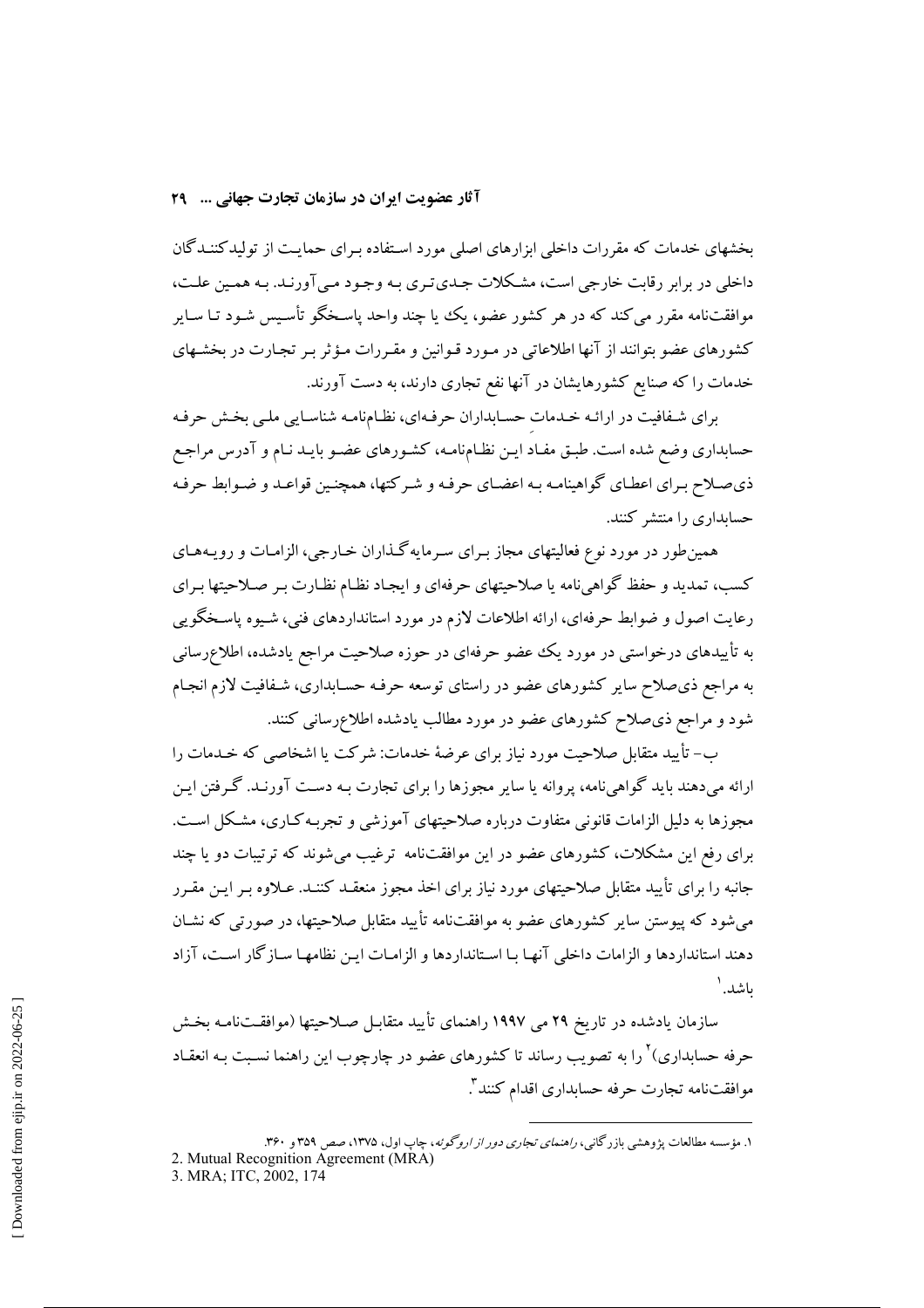بعضی از موارد قابل توجه در انعقاد این موافقتنامه عبارتانـد از: شـیوه بر گـزاری مـذاکرات، شکل و محتوای موافقتنامه، مشارکت کنندگان (مقامات دولتبی ماننـد وزارت بازرگـانبی یـا وزارت دارایی یا یک نهاد غیردولتی مانند جامعه حسابداران رسـمی ایـران) و مـوارد دیگـری ماننـد شـرایط عضویت، نحوه ثبتنام برای امتحانات حرفهای، نـوع اجـرا، شـیوه نظـارت در ارائـه خـدمات حرفـه حسابداری، مراحل دریافت گواهیینامه این اشخاص(حقیقی یا حقوقی) پـس از برگـزاری امتحانـات تعیین شود. همچنین موارد ضروری برای اخذ گواهی نامه مانند آدرس اداری یـا محـل اقامـت، زبـان مورد نظر برای مثال مسلط به زبان فارسی برای ارائه خدمات در ایران، ثبات مـدیریتی، ثبـات مـالی و تضمینی بیمه حرفهای مناسب، داشتن نام شرکت متناسب با کشور میزبان (اسمی غیرمتعارف استفاده نشود)، رعایت شئون و اخلاق در کشور میزبان، رعایت مقررات انضباطی، نحوه ارزیـابی صـلاحیتها، در صورت لزوم مراحل ابطال گواهی نامهها و مقررات اقامتی اشخاص واجد شرایط.

#### ۵. خلاصه و نتیجه گیری

با تشکیل سازمان تجارت جهانی علاوه بر تجارت کالا در مورد تجارت خدمات و تجـارت مالکیـت معنوی و در سایر امور مرتبط با تجارت نیز موافقتنامههای جداگانهای منعقد شد. پـذیرش برخـی از این موافقتنامهها مانند موافقتنامـه عمـومی تجـارت خـدمات(GAST) دربر گیرنـدهٔ ۱۲ بخـش و ۱۵۵ زیر بخش نظیر تجارت خدمات حسابداری و حسابرسی، اجباری است و کشورهایی که درخواست عضويت آنها مطرح مىشود ملزم به پذيرش ايـن موافقـتنامـههـا هسـتند. چـون تجـارت خدمات به سهولت تجارت كالا نيست و در مورد شيوه ارائه خدمات توسط سرمايه گذاران خـارجي، نحوه تعیین صلاحیت و شیوه ورود و اقامت آنها مسائلی مطرح است کـه بایـد بـه طـور شـفاف ارائـه شود. بنابراین کشورهای عضو باید برای سهولت در ارائه خدمات توسط اتباع کشـورهای دیگـر، در مورد نوع ارائه خدمات، مراحل تعیین صلاحیت و مراجع مربوط به نحوه مناسب اطلاعرسانی کنند.

روابط تجاری و مقررات ورود سرمایه گذاری خبارجی ببر اسباس مبیانی حقبوقی کشور میدأ است اما با توجه به اهمیت فعالیت سـرمایه گـذاران خـارجی در اقتصـاد کشـورها، قـوانین و مقـررات کشورهای میزبان می،بایست متناسب با مقررات بین|لمللی و تأمین کننده نظر سرمایه گـذاران خـارجی باشد. سازمان تجارت جهانی در این مورد اصول و قواعدی را مقرر کرده است که کشورهای عضـو در تدوين قوانين تجاري خود، ملزم به رعايت آنها هستند:

الف-اصول: طبق اصل عدم تبعیض، رعایت تساوی بین اتباع کشورهای گونیاگون در اعطـای امتیازات و بر اساس اصل رفتار ملی، رعایت تساوی بین اتباع داخلی و خـارجی در وضـع تعرفـههـا و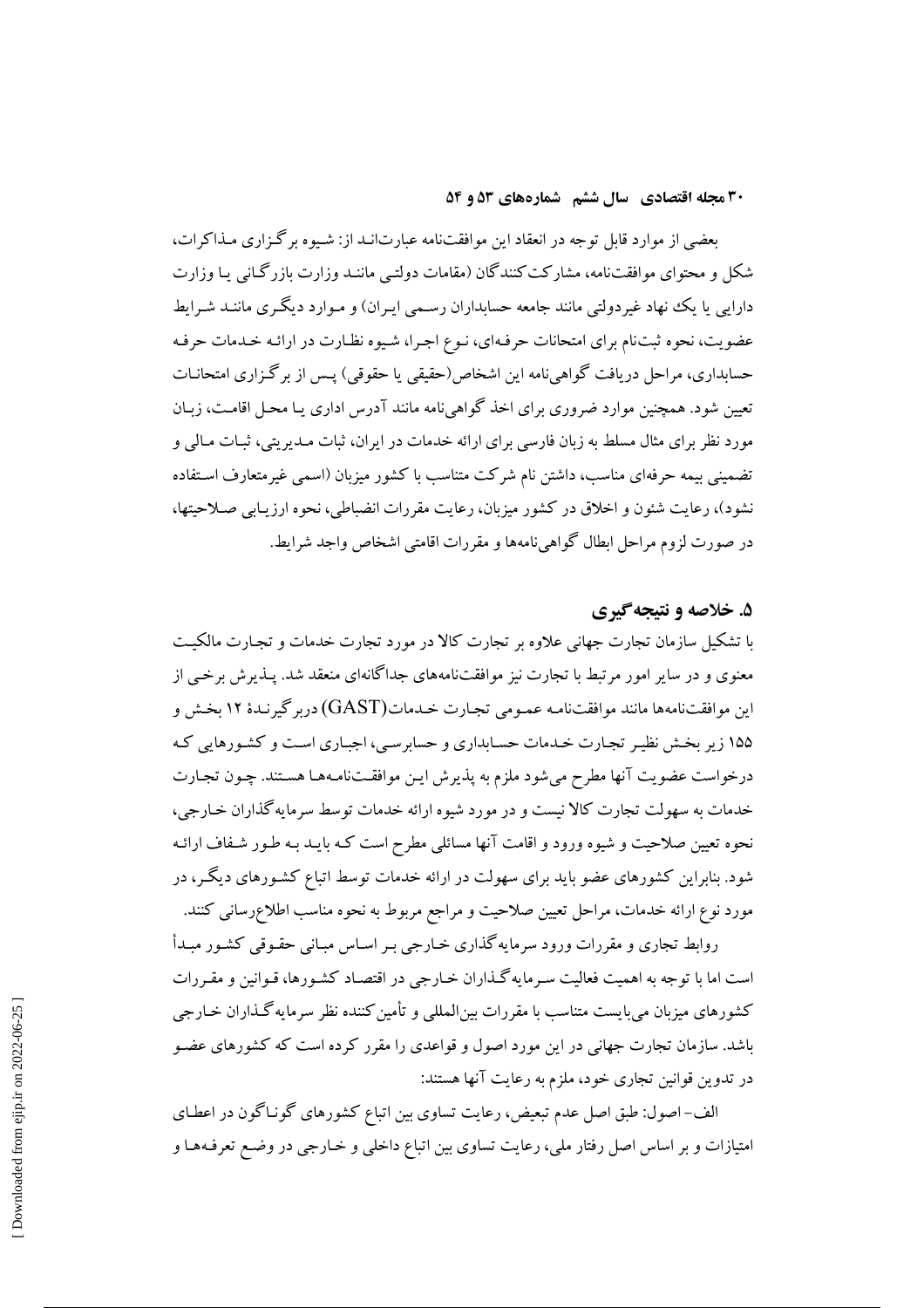آثار عضويت ايران در سازمان تجارت جهاني ... ۳۱

عوارض و مالیات ضرورت دارد و اصل حفاظت اجازه مـیدهـد محـدودیتهایی بـرای واردکننـدگان خارجی در راستای حفاظت از صنایع داخلی برای رقابت با عرضه کنندگان خارجی وضع شود.

ب-قواعد: پراساس قاعده شفافت، هر كشـور عضبو مـي پايـد يـك بـا چنـد واحـد پاسـخگو تأسیس کند تا کشورهای عضو بتواننـد اطلاعـاتی در مـورد قـوانین و مقـررات مـؤثر بـر تجـارت در بخشهای گوناگون خدمات را بهدست آورند و طبق قاعده تأیید متقابل صلاحیتها، کشـورهای عضـو براساس موافقتنامههای دو یا چند جانبه ترتیباتی را برای نوع تعیین صلاحیتهای مورد نیاز و دریافت مجوز اتخاذ كنند.

موافقتنامههای لازم در مورد برخی خدمات مانند حسابداری تدوین شده است. در تـاریخ ۲۹ می ۱۹۹۷ راهنمای تأیید متقابل صلاحیتها (موافقتنامه بخش حرفه حسابداری) در مورد شیوه تأییـد صلاحیت حرفهای حسابداران سایر کشورهای عضو توسط کشور میزبـان و در تـاریخ ۱۴ دسـامبر ۱۹۹۸ نظامنامه شناسایی ملی در بخش حرفه حسابداری شـامل شـرایط عمـومی، شـرایط و روشـهای اعطای پروانه، الزامات و روشهای تعیین صلاحیتها و استانداردهای فنبی بـرای یکسـانسـازی شـرایط اعطای پروانه به شیر کتها و اشـخاص عرضـه کننـده خـدمات، توسـط شـورای تجـارت خـدمات ایـن سازمان تهیه شده است. در موافقتنامه سرمایه گذاری مرتبط با تجارت نیـز اصـول و قواعـد یادشـده مورد تأکید قرار گرفته است و کشورهای متقاضی عضـویت بایـد مقـررات خـود را متناسـب بـا ایـن اصول و قواعد وضع کنند.

منابع الف) فارسے آييننامه اجرايي قانون اجازه ثبت شعبه و نمايندگي شركتهاي خارجي مصوب١٣٧٨ مجلس شوراي اسلامي. آييننامه اجرايي قانون تشويق و حمايت سرمايه گذاري خارجي مصوب ١٣٨١مجلس شوراي اسلامي. ابراهیمی نژاد، مهدی (۱۳۸۰)، *سازمانهای مالی و یولی بین المللی،* انتشارات سمت، چاپ اول. ح*قوق بين الملل اقتصادي* (١٣٧٨)، ترجمهٔ سيدقاسم زماني، شهر دانش، چاپ اول. تصويبiامه ضوابط پذيرش سرمايه گذاري خارجي تحت پوشش قـانون جلـب و حمايـت سـرمايه گـذاري خارجي مصوب ١٣٧٨/٧/٢٨ هيئت وزيران. رفيق، احمد (۱۳۷۶)، "حمايتهاي اقتصادي قرارداد سازمان تجارت جهاني "، ف*صلنامه ديدگاههاي حقوقي،* نشریه دانشکده علوم قضائی و خدمات اداری، شماره ۷، پاییز.